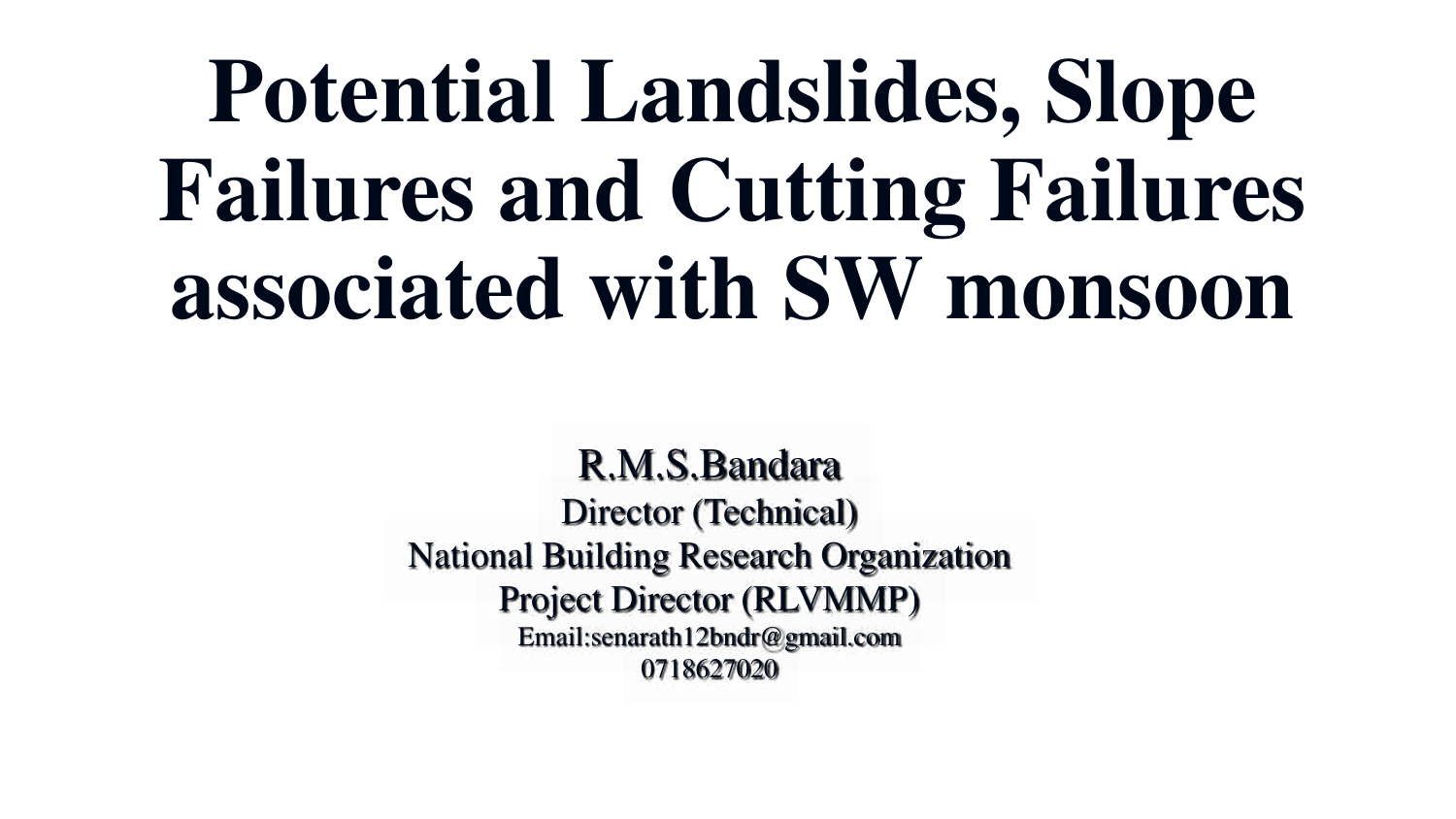





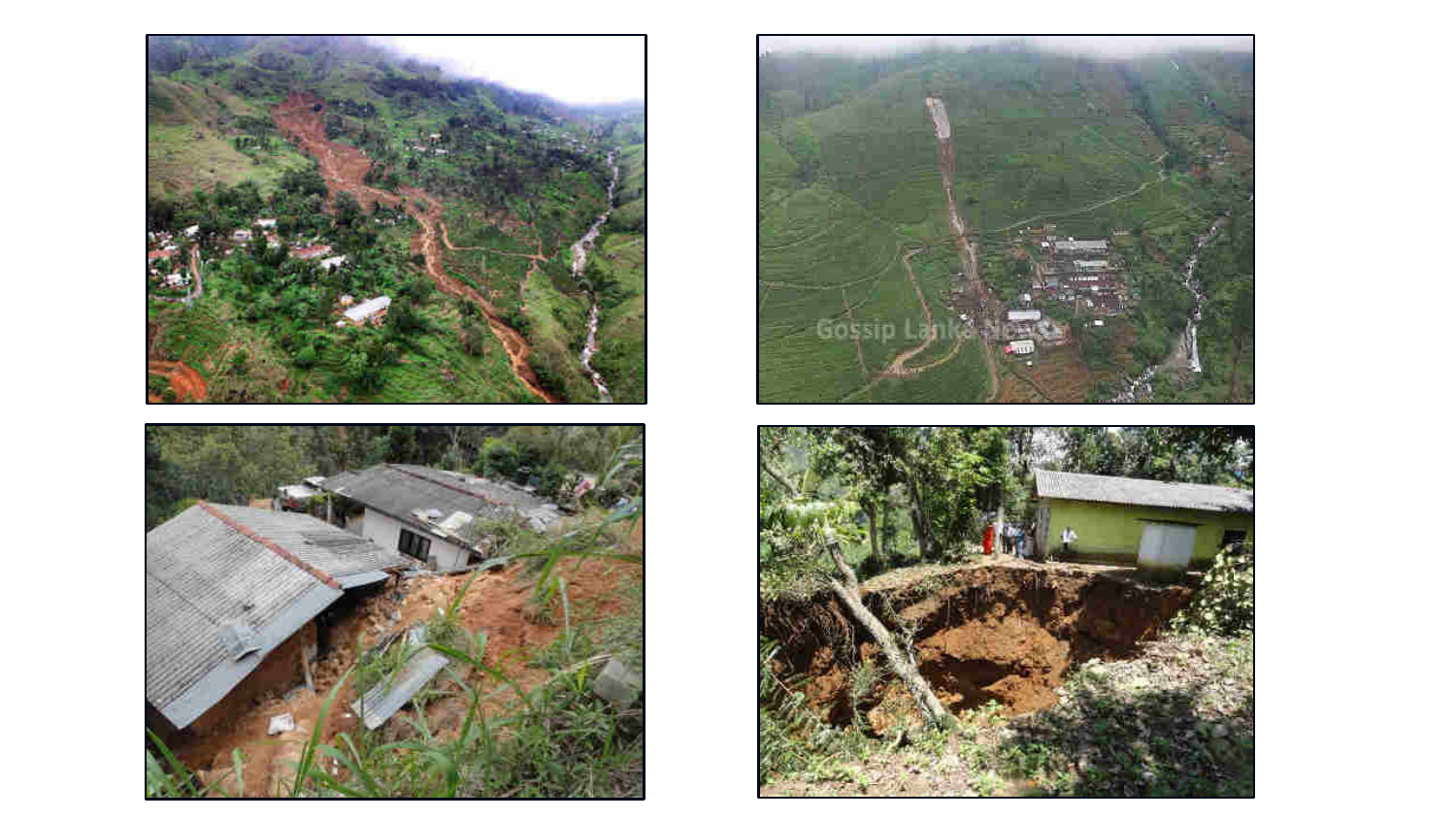

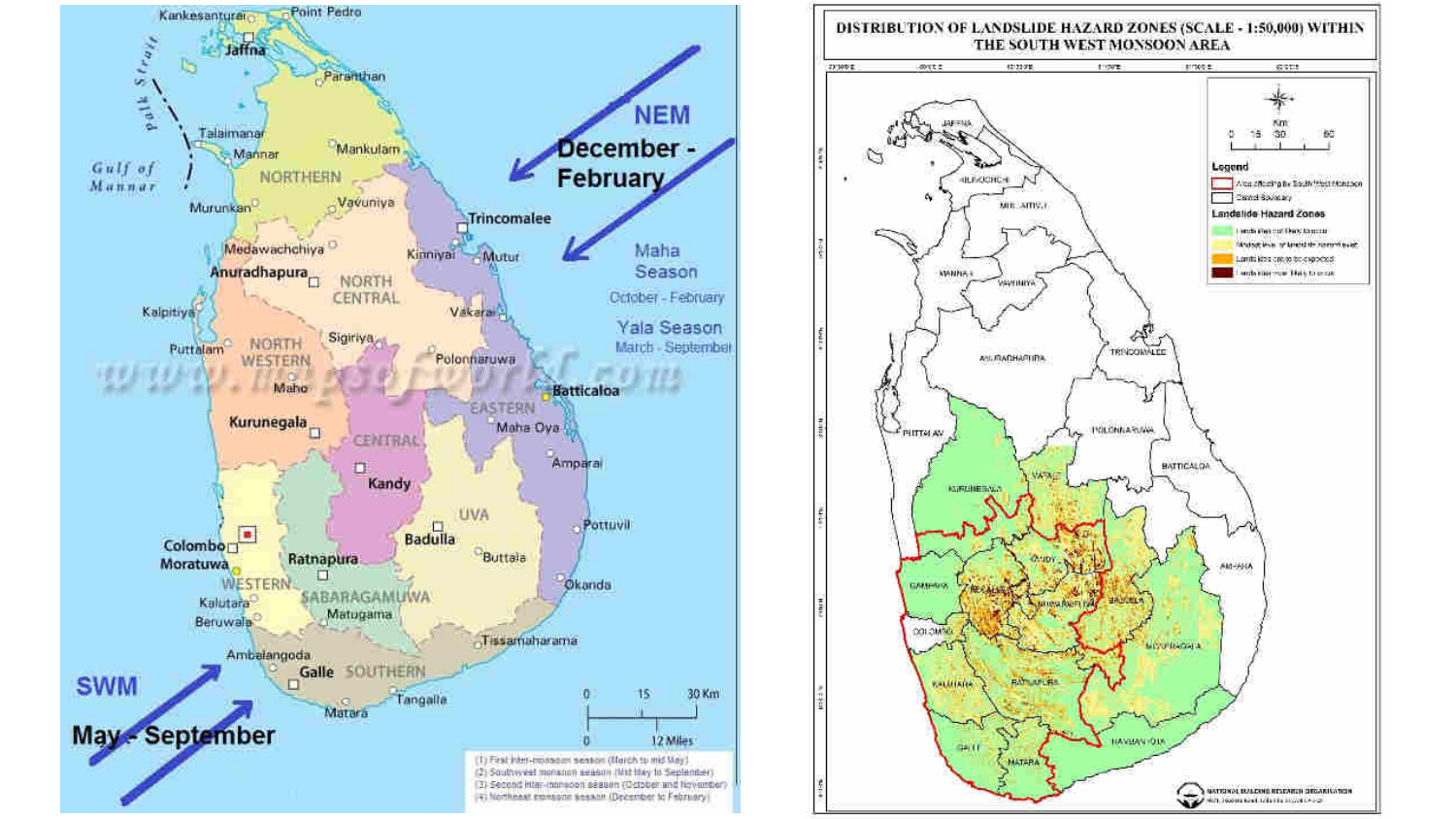

#### **Provinces**

Western, Sabaragamuwa, Central, Southern

#### **Districts and respective DS divisions**

**1. Badulla :** Haldummulla

**2. N-Eliya District:** Ambagamuwa , Kothmale , Nuwara Eliya

**3. Matale District:** Wilgamuwa, Laggala-Pallegama (Riverstern). Not much affected, but get fairly heavy falls

**4. Kandy District:** Gangawatakorale, Yatinuwara, Udunuwara, Udapalatha, Gangaihalakorale, Doluwa, Deltota, Pasbagekorele and some areas of Harispatthuwa, Hataraliyadda, Pathadumbara, Galagedera, Pujapitiya, Akurana and Panwila

**5. Kegalle:** *High impact* - Aranayake, Bulathkohupitiya, Yatiyantota, Deraniyagala, Part of Dehiowita. *Medium impact* - Galigamuwa, Ruwanwella, remaining part of Dehiowita

**6. Ratnapura:** Ratnapura, Kuruwita, Eheliyagoda(Highest RF), Kirella, Ayagama, Kalawana, Niwithigala, Elaptha, Pelmadulla, Kahawatta, Opanayake Balangoda (Sabaragamuwa range)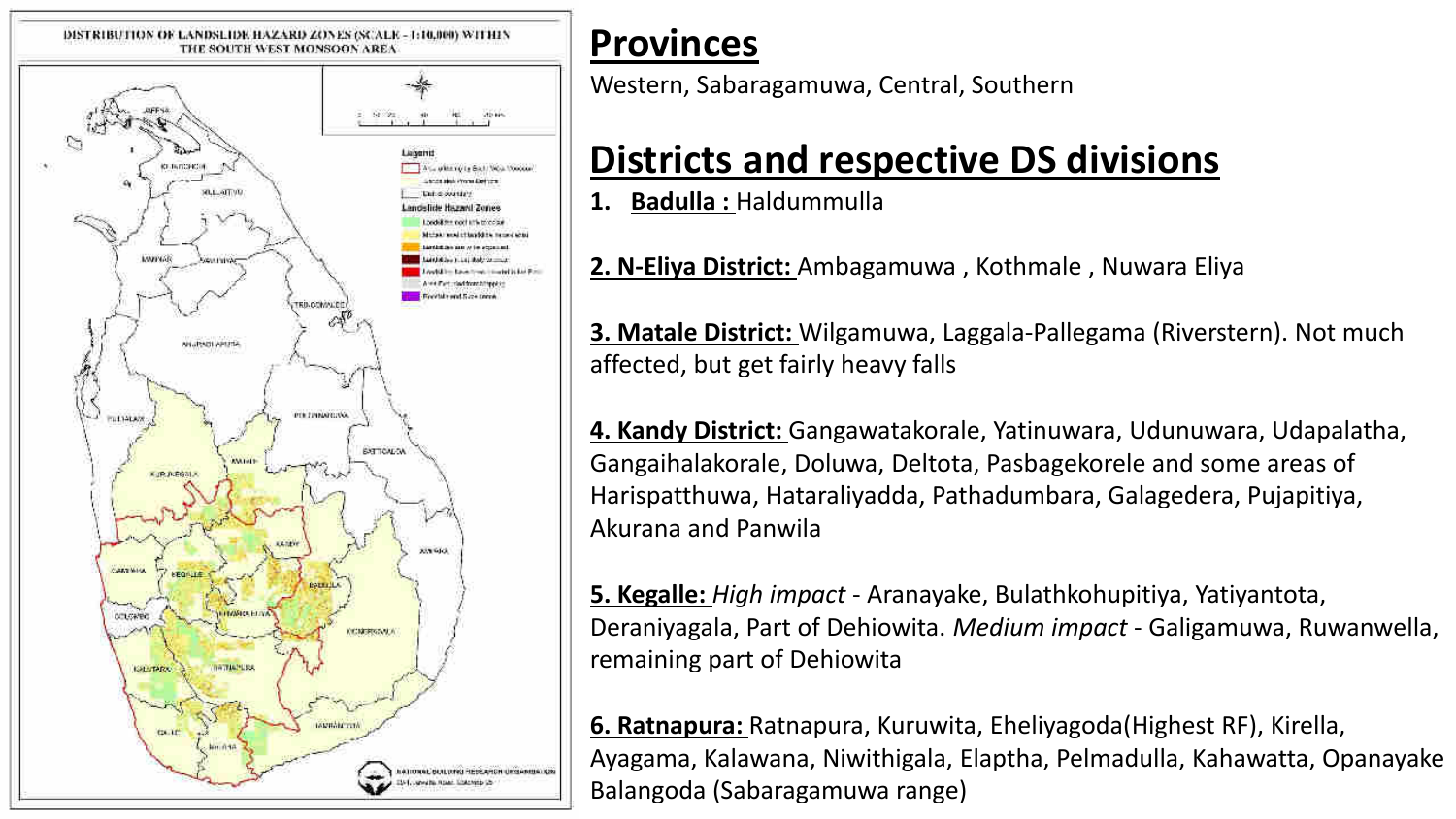**7. Kalutara:** Bulathsinhala, Baduraliya (Palindanuwara), Agalawatta, Walallawita, Ingiriya, and certain other GN divisions in Mathugama, Dodangoda, Horana, Millaniya, and Madurawala

**8. Galle:** All district may affect with cutting failures, but landslides are possible in Neluwa, Tawalama, Nagoda, Niyagama, Elpitiya, Yakkalamulla

**9. Matara:** All district may affect with cutting failures, but landslides possible in Kotapola, Pasgoda, Pitabeddera and Akuressa DS

**10. Hambantota:** Landslide possible in Katuwana, Walasmulla (Matara and Rathnapura district boarder). Mainly cutting failures are possible in Okewela, Weeraketiya, Belliatthe, Tengalle

**11. Kurunegala:** Hilly areas near to Gampaha and Kegalle boarder

**12. Monaragala:** Generally, the hilly areas of Monaragala districts will not be affected

**13. Colombo:** Landslides possible in Seethawaka. Mainly Cutting failures are possible in Padukka, Kesbewa, Kaduwela, Kolonnawa, Malabe, Maharagama, Homagama

**14. Gampaha:** Mainly Cutting failures are possible in Attanagalle, Dompe, Mahara, Mirigama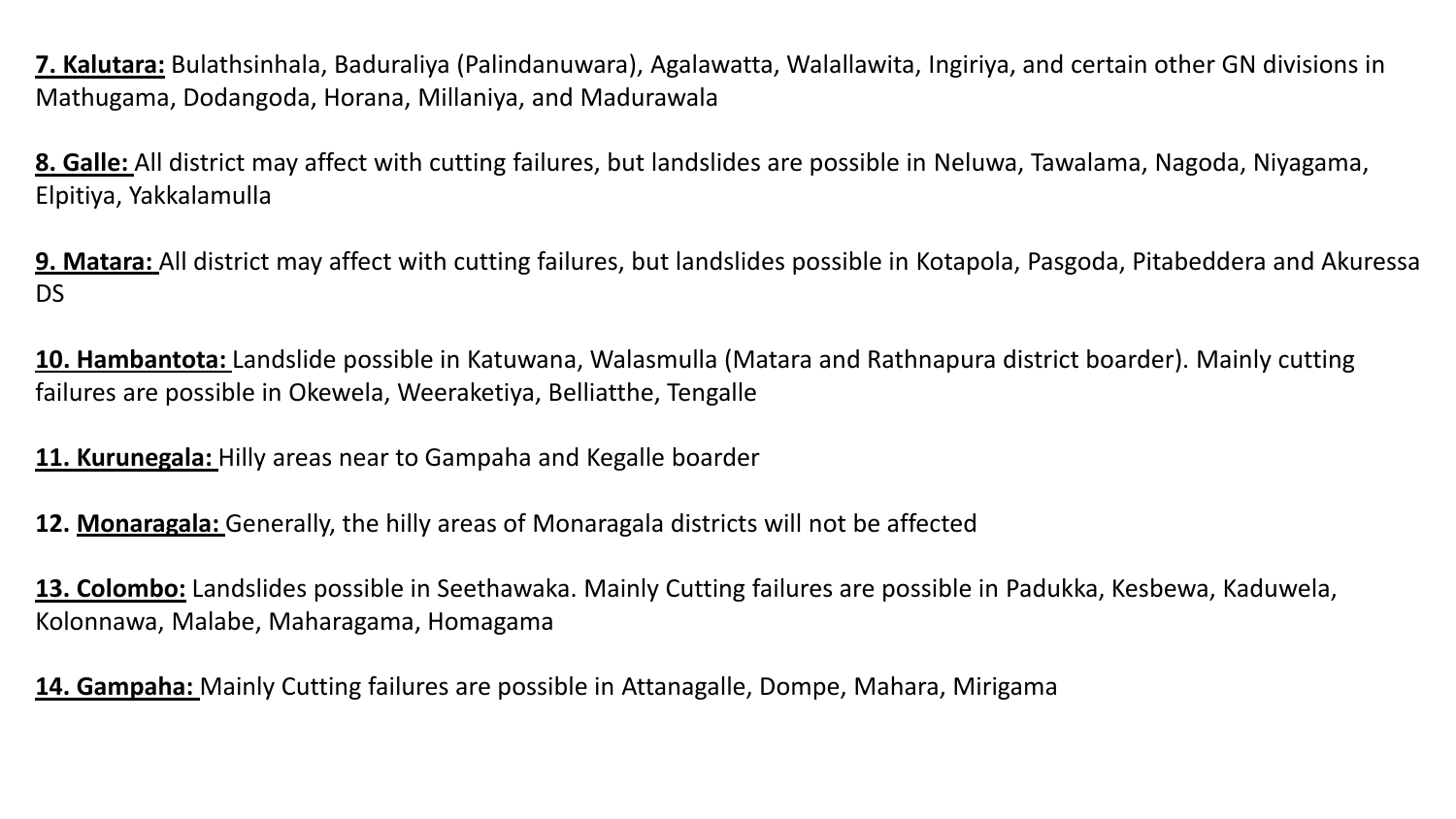### NBRO readiness

- Landslide EW will be issued based on short range forecasts issued by Met Dept and real time rainfall data received from **328** automated rain gauges located around the Central Highland of the country. EWC will be operated 24/7.
- EW will be issued to DMC for dissemination to the relevant authorities and communities.
- ▶ Community Base Early Warning (CBEW) group will be coordinated and encouraged for self evacuation whenever possible and necessary.
- $\triangleright$  Field investigations of landslide susceptible/potential sites for complying with complains by public/Govt. authorities will be carried out by field staff allocated in each district.

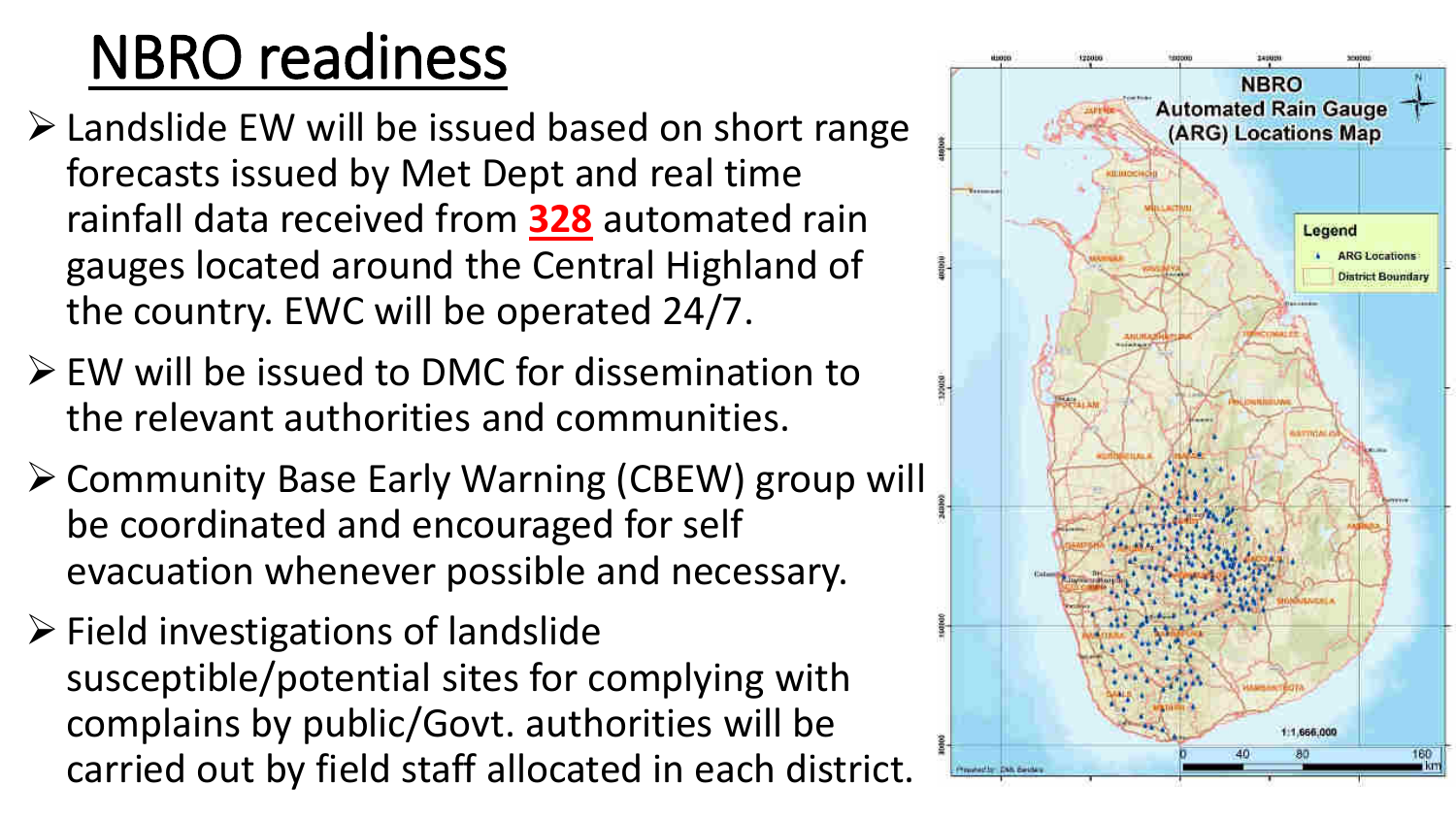### **Warning and Evacuation in Sri Lanka**

#### **Defined standard threshold limits of the Rainfall for landslides**

| <b>Watch</b>                                 | 75 mm/day |  |
|----------------------------------------------|-----------|--|
|                                              |           |  |
| <b>Alert</b>                                 | 100mm/day |  |
| (Get ready to evacuation under short notice) |           |  |

#### **Evacuation, Off limit 75 mm/hour or 150mm/day**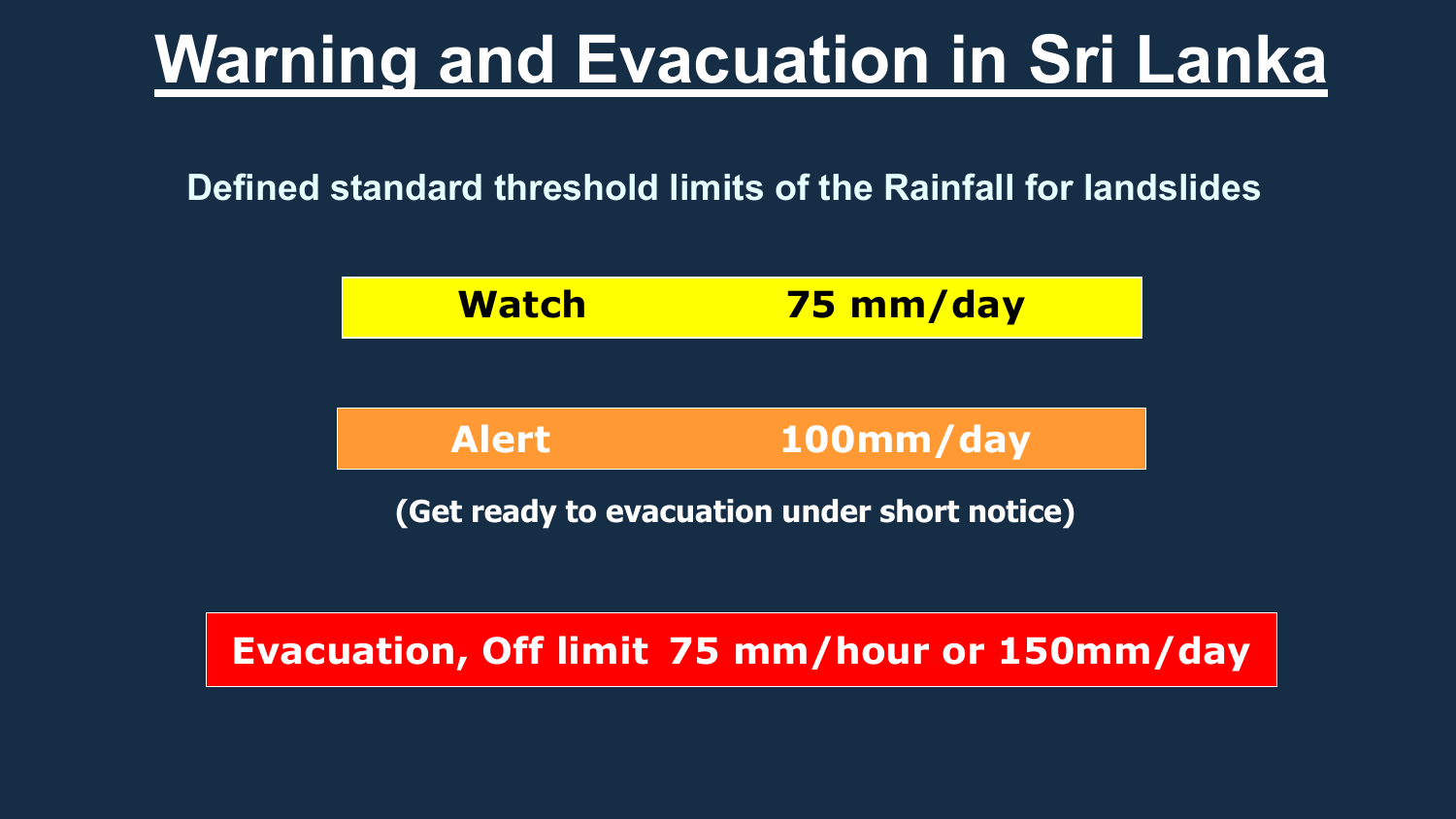#### **General Landslide Early Warning and dissemination System Based on Rainfall**



#### **Evacuation**



Evacuation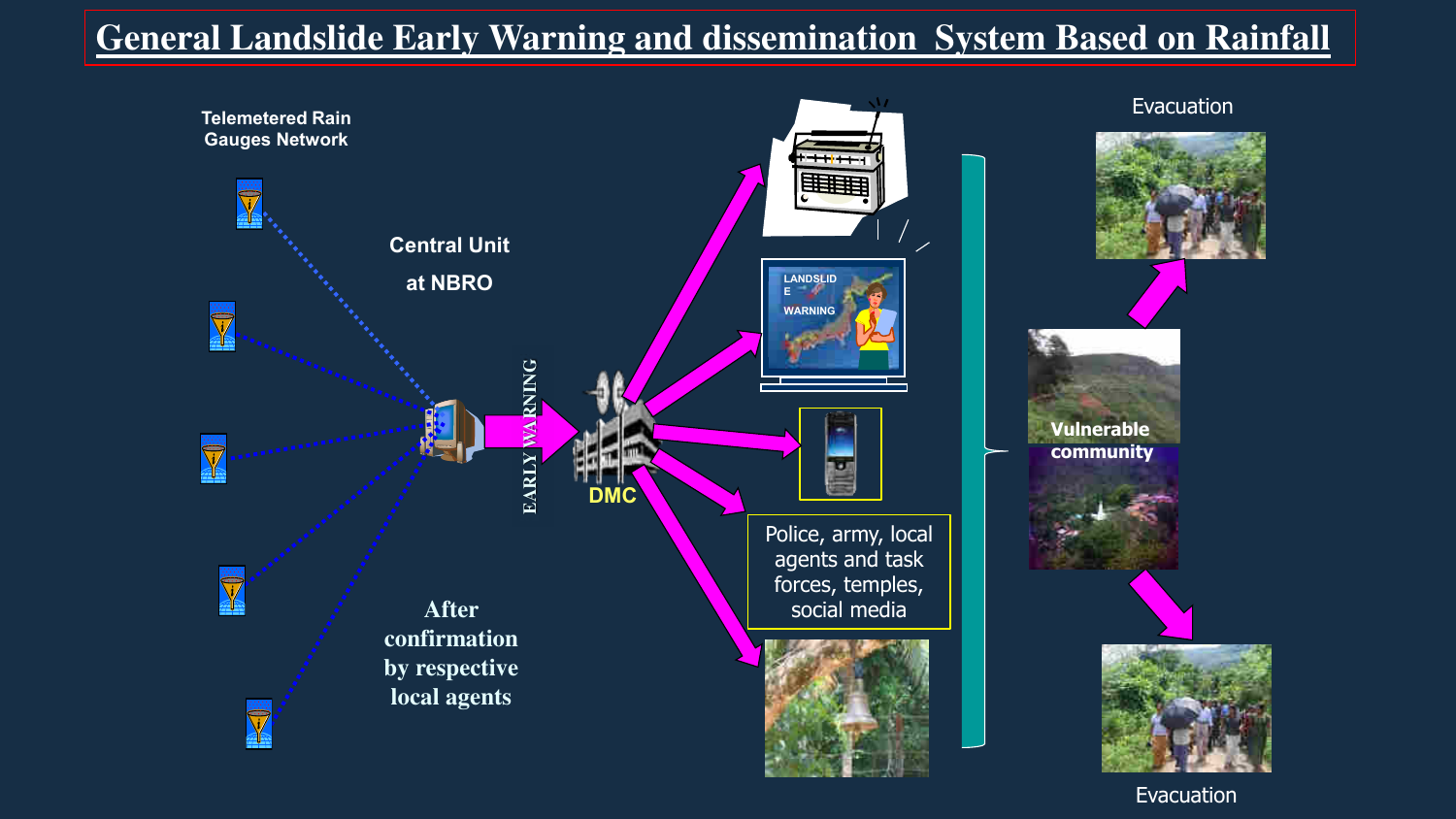| anifalida Early Warning<br>පයයැඳි පිළිබඳ පෙර සෝයුව, ගුණ්රිම්<br>sun-Say making material<br>Менная ID: LEWM-16-05-2021. 1906-18.<br>sidate: A* apidate                                    | Calidex Henric, Frame 10:00 Jun and 10:05 2022 Tax 0.00 Jess and 17:05:2021.                                                                                                                                                                                                                                                                                                                                                                                                                                                                                                                                                   |  |  |
|------------------------------------------------------------------------------------------------------------------------------------------------------------------------------------------|--------------------------------------------------------------------------------------------------------------------------------------------------------------------------------------------------------------------------------------------------------------------------------------------------------------------------------------------------------------------------------------------------------------------------------------------------------------------------------------------------------------------------------------------------------------------------------------------------------------------------------|--|--|
|                                                                                                                                                                                          | NATIONAL BUILDING RESEARCH ORDANISATION<br>ජාතික ගොඩනාගිලි පරිසේමණ සංවිධ්යය<br>burbs Ario: "Amular Knowall<br>No. 99's, hovera illust Faluator IV.<br>han MY Abbells and Amazik H.<br>this PC sealing all forger in<br>Fechion Carp. - Inc. Common<br>24元的风格第二 的复数同步                                                                                                                                                                                                                                                                                                                                                           |  |  |
| Wasau kuti:<br><b>Water</b><br>2.0004<br><b>Exector</b><br>544535<br># 0.0531<br>Codi prime<br><b>SHOW:</b><br><b><i>SHIFBAS KCLS I</i></b><br>anerdia<br>400 803<br><b>Address</b>      | Los form hy a more to pall it has he as executive. I fix an<br>bettitions, he superfect on the process office of helyemizes, order follows, over<br>BEL CONTROLLED ENTERTAINMENT<br>had had high light of the screenes and a control and<br>folgetief of the State German Bo britain and<br>helde based after an annual and the Desche<br>Emirkaya cycles.<br>exploit 1. 100 am<br>acks in perceive series<br>featurepool-leg-lan.goule veters was hop ingex<br>into signa, podoctorio dalla signa citar and<br>a messa internet radiological seattline brown                                                                  |  |  |
| Transport 2<br>kier.<br><b>Exector</b><br><b>Address</b><br>whed 21<br>etitus<br>1200<br>DOM RETIRE<br><b>Industries Accept Co.</b><br>administrator 1<br>what actual<br><b>Designed</b> | See 29 permit situs ma pan or hau's to numines connect PDS<br>previation be a bet to be animity of well enjoy them.<br>tol: 6% or Nominage and similary, dety wants equate to it<br>rafarisination dirette valadi arranti<br>ngtir mi il qa banoony iti ongeleki isti kilal tale il<br>strategic das Andrail vers and audit with a different land and the control of<br>With parent full spinister and and a contract under<br>genell fisite.<br>and by it letters and the construction of an<br>belongen on he could entite the bearings<br>restien & looks rentice act Smith Bosine                                          |  |  |
| EXHIBE 9944.8-<br><b>TELEVISION</b><br>Don't be<br>lini.<br>فالصرم<br>alass.<br>A calendary<br>٠m<br>abstrace will be<br><b>Hart Rogers</b><br>when white.<br>ann a                      | inter tim timbal autos (for particle) associate recomme (Milver), P. Etc.<br>beliefstreet wordselbe help in bling Stande the Friendstreet.<br>stow fishers, rise has, Subtractions are grown additions.<br>im to suit to breecost them selected auto their<br>Kolov ho Allo che Adol annun fin blockstrock<br>had clear fluid de David en Dische art Policies<br>Automobile automobile of the collection<br>acts (i) unfamousable imposed (i) (i) and<br>Baladesamo any iza point celefa min Bola Hipha<br>cent rights. Selections data vigne cips and<br>autopad emages achieve amagine inputies<br><b>Charles Committees</b> |  |  |

| <b>Locations for Potential Risk</b><br>නායකල මේ අවදානම පැවතිය හැකි පුදේශ <b>කෙරියක සාගයක ම</b> ය |                                                                                                                                                                                                                         |                 |                               |  |
|--------------------------------------------------------------------------------------------------|-------------------------------------------------------------------------------------------------------------------------------------------------------------------------------------------------------------------------|-----------------|-------------------------------|--|
| District                                                                                         | Level 1 (Yellow).                                                                                                                                                                                                       | Level 2 (Amber) | <b><i><u>Distance</u></i></b> |  |
| Colombo.                                                                                         | Sexteretta<br>Drivinnal Secretarial<br>Dreidinger (DSD) and<br>sunsunding areas.                                                                                                                                        |                 |                               |  |
| <b>Salle</b>                                                                                     | - Theweleterna<br>Lially Four Gerren.<br>L'Equitoria.<br>Daddress<br>Nelson's<br>Nazadic<br>Nevermania and<br><b>Yakkalamella</b><br>Drivingal Societatal<br>Divisions of first is and                                  |                 |                               |  |
| Cahamar.                                                                                         | surrounding areas.<br>L'Amilenatia.<br><b>Hutshaumda</b><br>Lingeron.<br>Methopins.<br>Walallawm.<br>1 Morrison<br>Dischenmelt mad<br>Pullstanemark<br>Drivinimal Secretarial<br>Dyrium(s) (DSD) and<br>summabig areas. |                 |                               |  |
| Gasalle                                                                                          | Difference and<br>J. Warnknevida<br>Directed Secretarut<br>Divisionful (DND) and<br>surrounding areas                                                                                                                   |                 |                               |  |
| Moment                                                                                           | Friskelles<br>Divisional Secretarist<br>Division(a) (DND) and<br>communities areas                                                                                                                                      |                 |                               |  |
| <b>Cattagona</b>                                                                                 | <b>Harmonics</b><br>Nevitheasta.<br>Kiciella:<br>Calabriana.<br>NYAHAWAK,<br>Electrofist.<br>Committe and<br>  Definancia                                                                                               |                 |                               |  |

 $\sim$ 

Distanced Systems of Division(s) (DSD) and committee area. New Secondary Section 15 (including the Secondary Section and Area 11) (including two lookings of the political diffusion plans and a state of the control of the state of the control of the state of the control of the control of the control of the control of the control of the control of the control of the control of t Areas and phases which used special attraction<br>All reconstraints areas, manuals can depen and mails within the referent DS distances<br>අපලාල ලාංජලිකිය හද්ගමේ කොටෝඨාශ කලා හිනිව් හඳුනාර බැඳුම් හා ඒ ඇඳුම්ක ලහද්ග කලා සිතිවි<br>ක්ර **Hadaward** Specially: All the landslike morepolds area previously identified by SDRO.<br>විෂේෂ්ෂ, ස්ක්කා කොඩනැගිලි සජ්යේෂණ වැඩිවාහය විසින් කායයැමෙම අවදානමක් ඇති සලබ n Čenasi mjermana po mnosno motoros ona prospen govorna gal ava<br>**Marina** General mi godor gan remodigano i umetopinu gazonista<br>ena chizonina: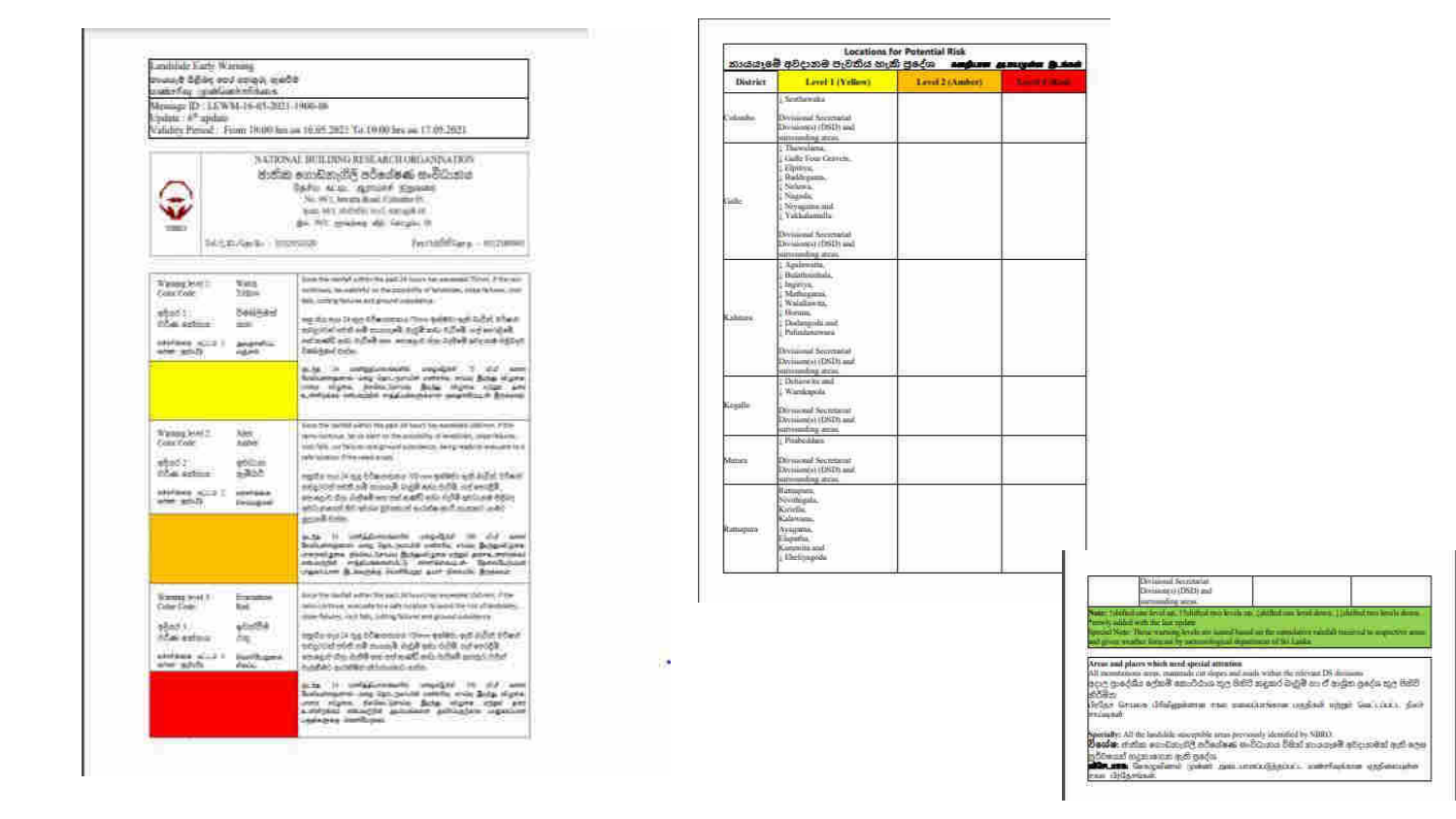

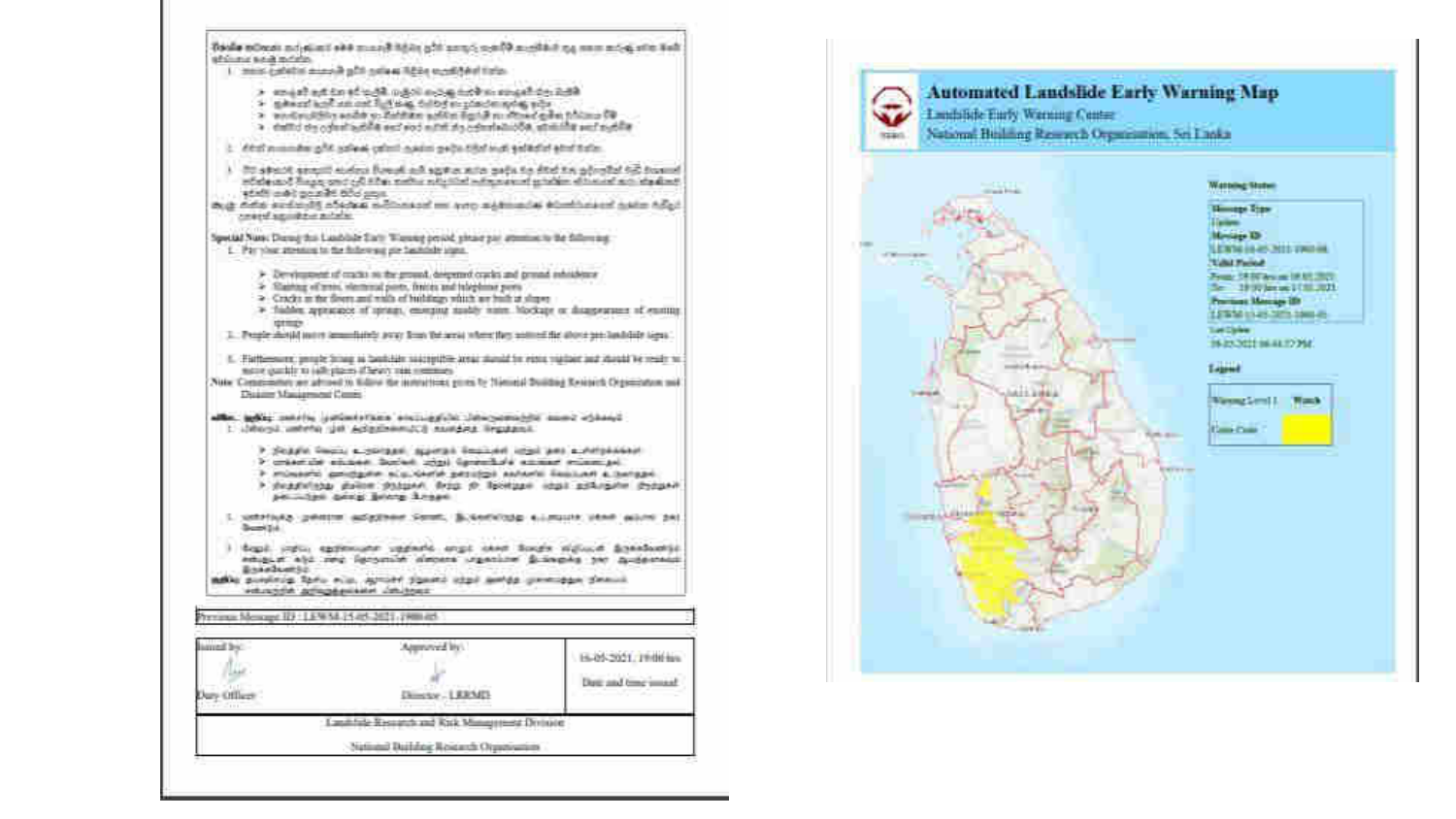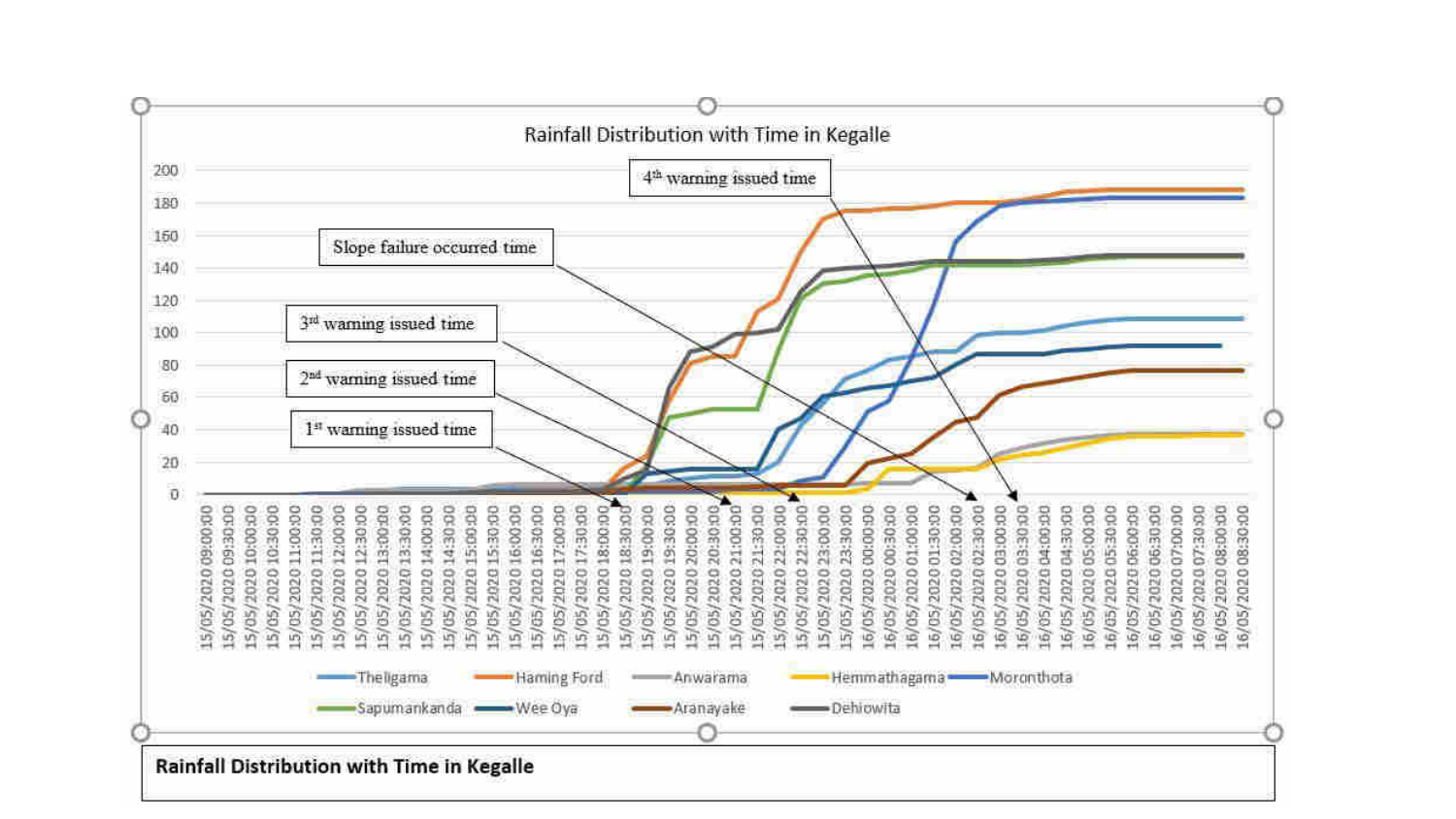#### *Community Based Approach*





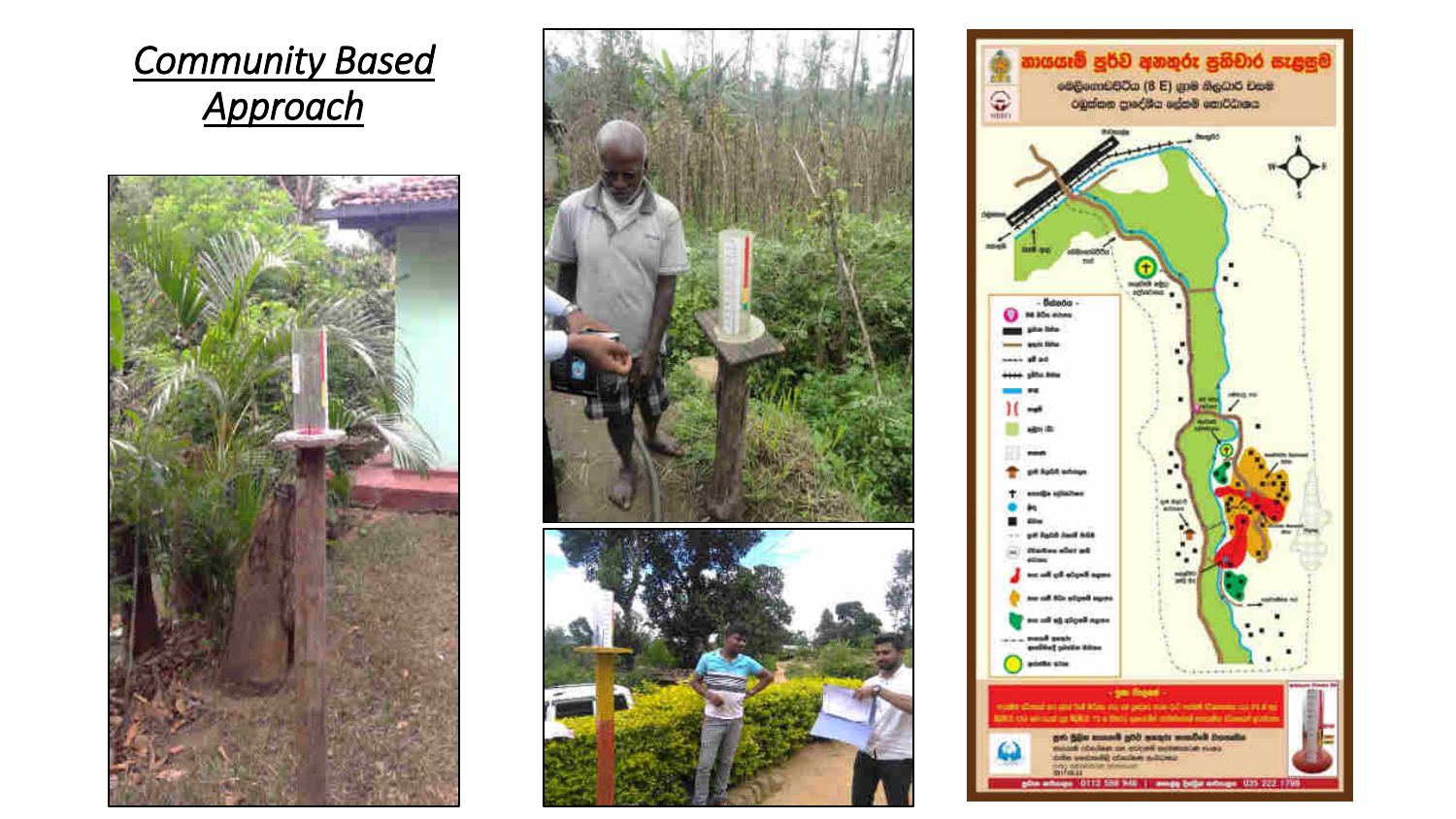## **Field Investigation of Landslides**

Identification by direct observation of slope instability signs. Site specific investigation approach is used to identify potentially unstable locations. Decisions are mostly subjective and accuracy depend on the experience of the expert involved.

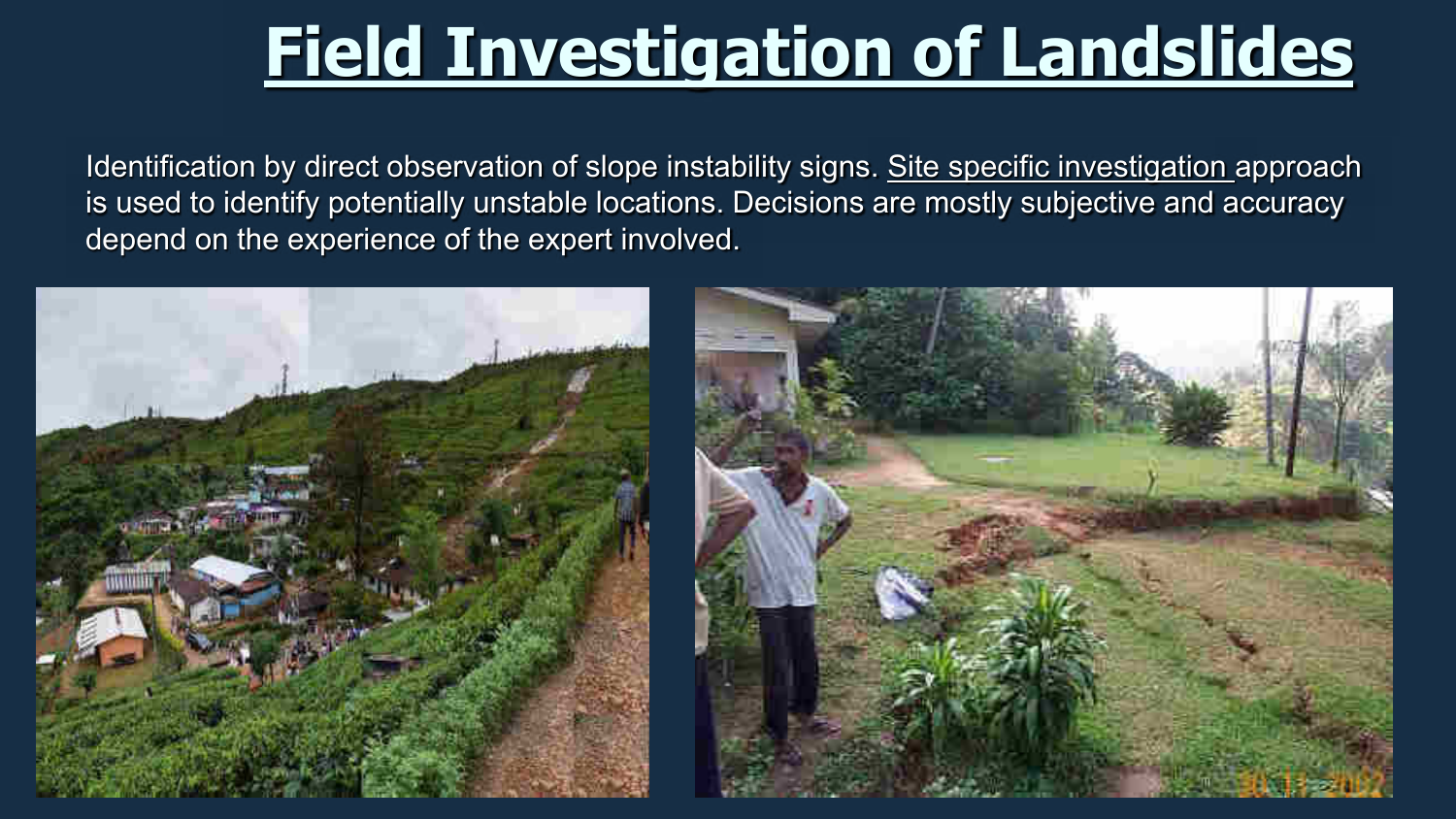### **If you live near steep hills**

### **What should you do???**

### **1. Before Intense Storms**

### **2. During Intense Storms**

### **3. After Intense Storms**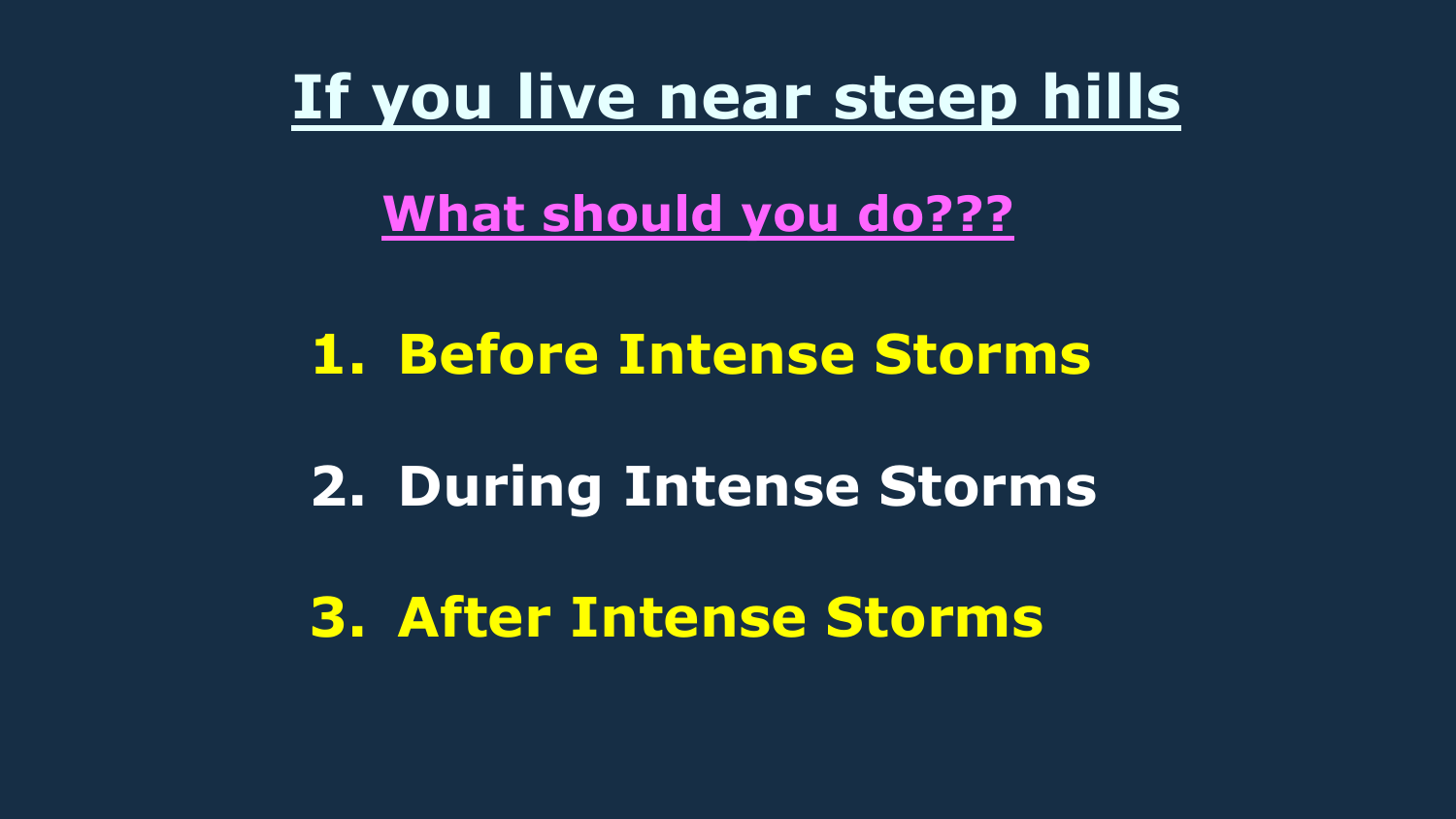#### **1. Before Intense Storms**

- **Become familiar with the land around you**.
- **Support your local government** to develop and enforce land-use and building ordinances.
- **Watch the patterns of storm-water drainage**on slopes near your home. Since drainage is a major problem, clear or advise to clear all drainage paths to facilitate free flow of storm water.
- •**Watch the hillsides** around your home for any signs of land movement.
- •**Contact your local authorities** to learn about the emergency response and evacuation plans for your area, and **develop your own emergency plans** for your family and business.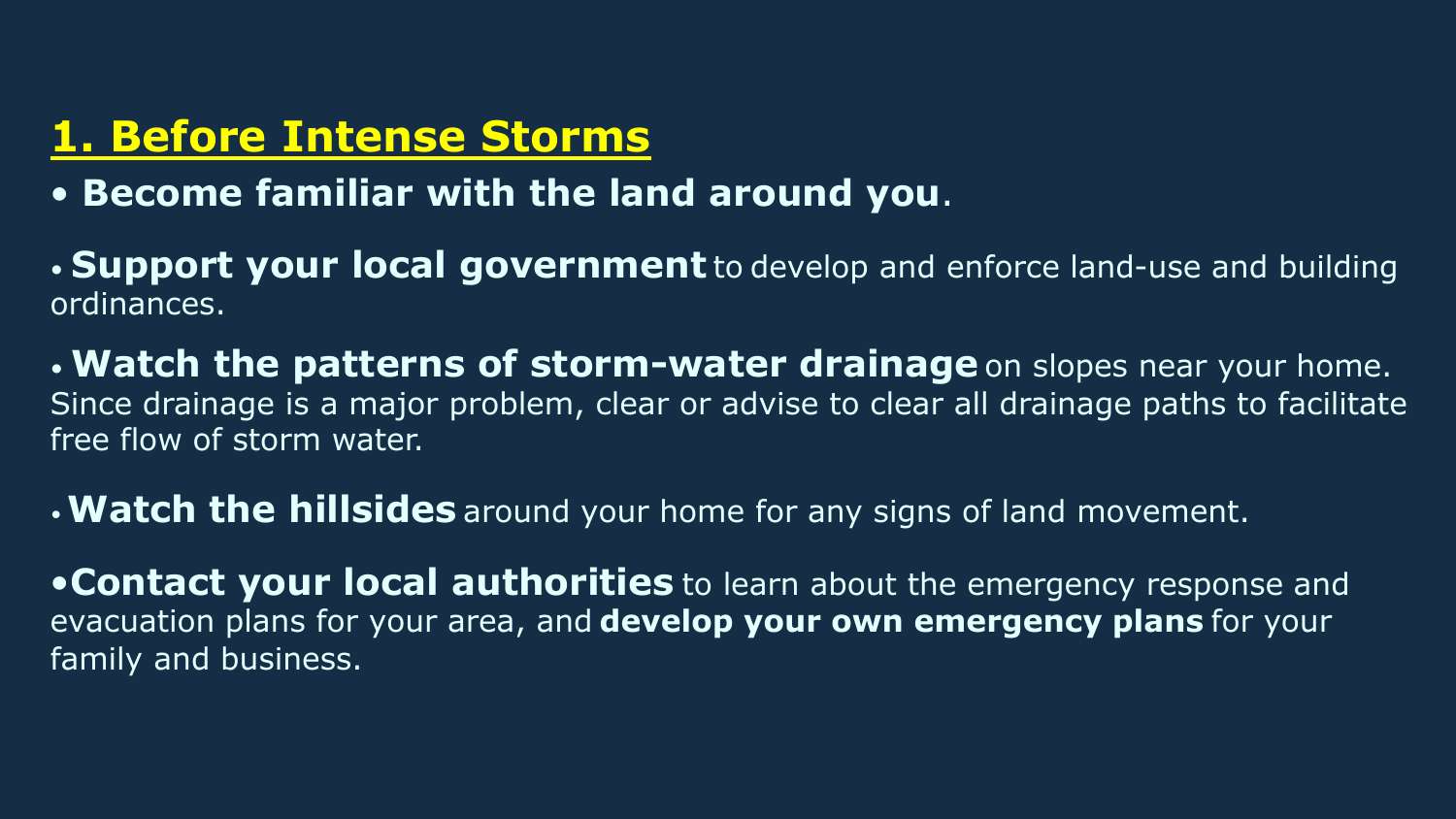### **2. During Intense Storms**

• **Stay alert and stay awake:** Many landslide and debris flow fatalities occur when people are sleeping.

• **Listen for any unusual sounds** that might indicate moving debris, such as trees cracking or boulders knocking together. So **be prepared to move quickly**. Don't delay! Save yourself, not your belongings.

•If you are in areas susceptible to landslides and debris flows, **consider leaving.**

•**Be especially alert when driving**: Watch the road for **collapsed pavement, mud, fallen rocks**, and other indications of possible landslides or debris flows.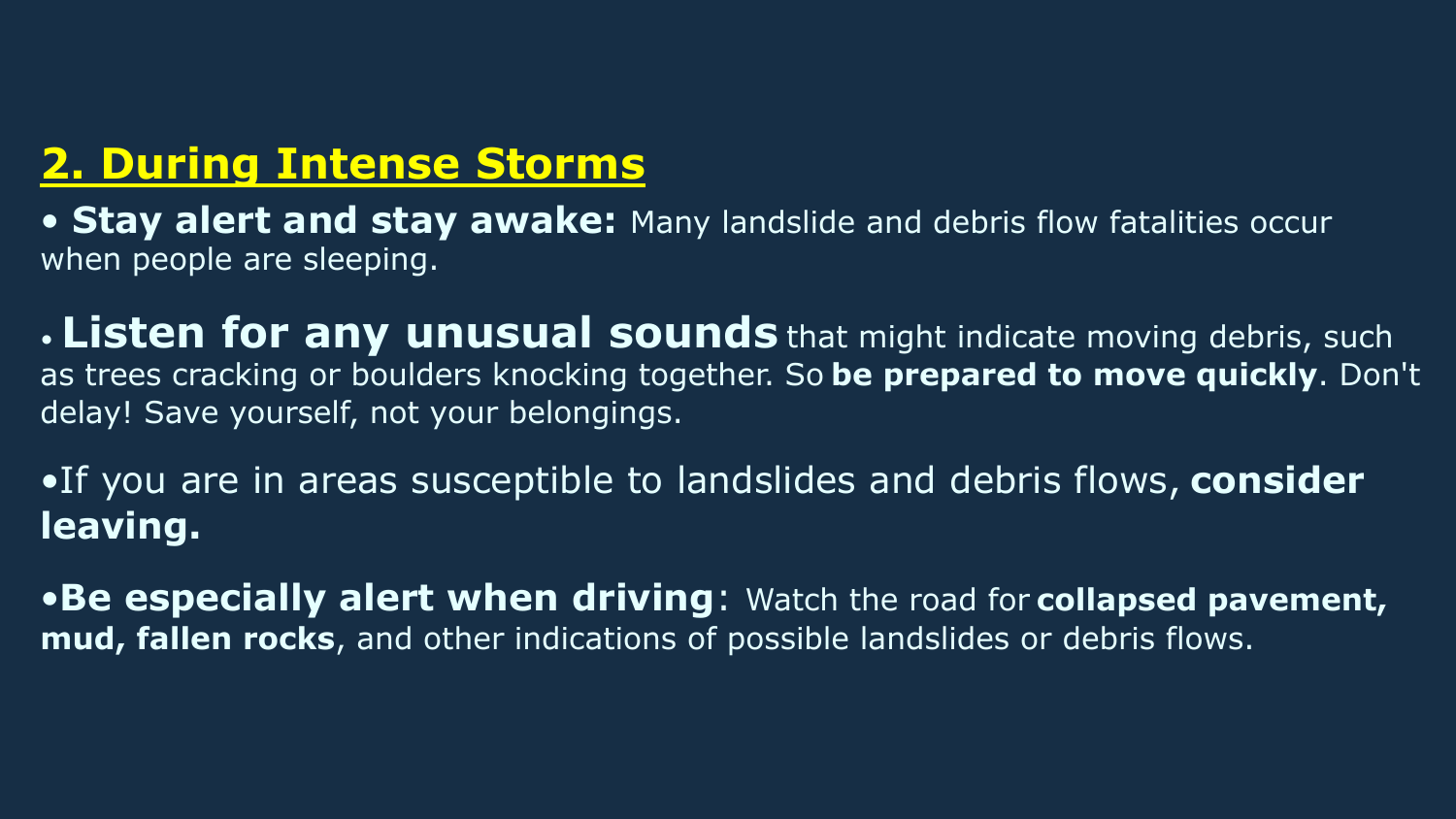### **3. After Intense Storms**

**Keep looking** for signs that the land is moving.

Landslides can occur even few hours or days after an intense or antecedent storms.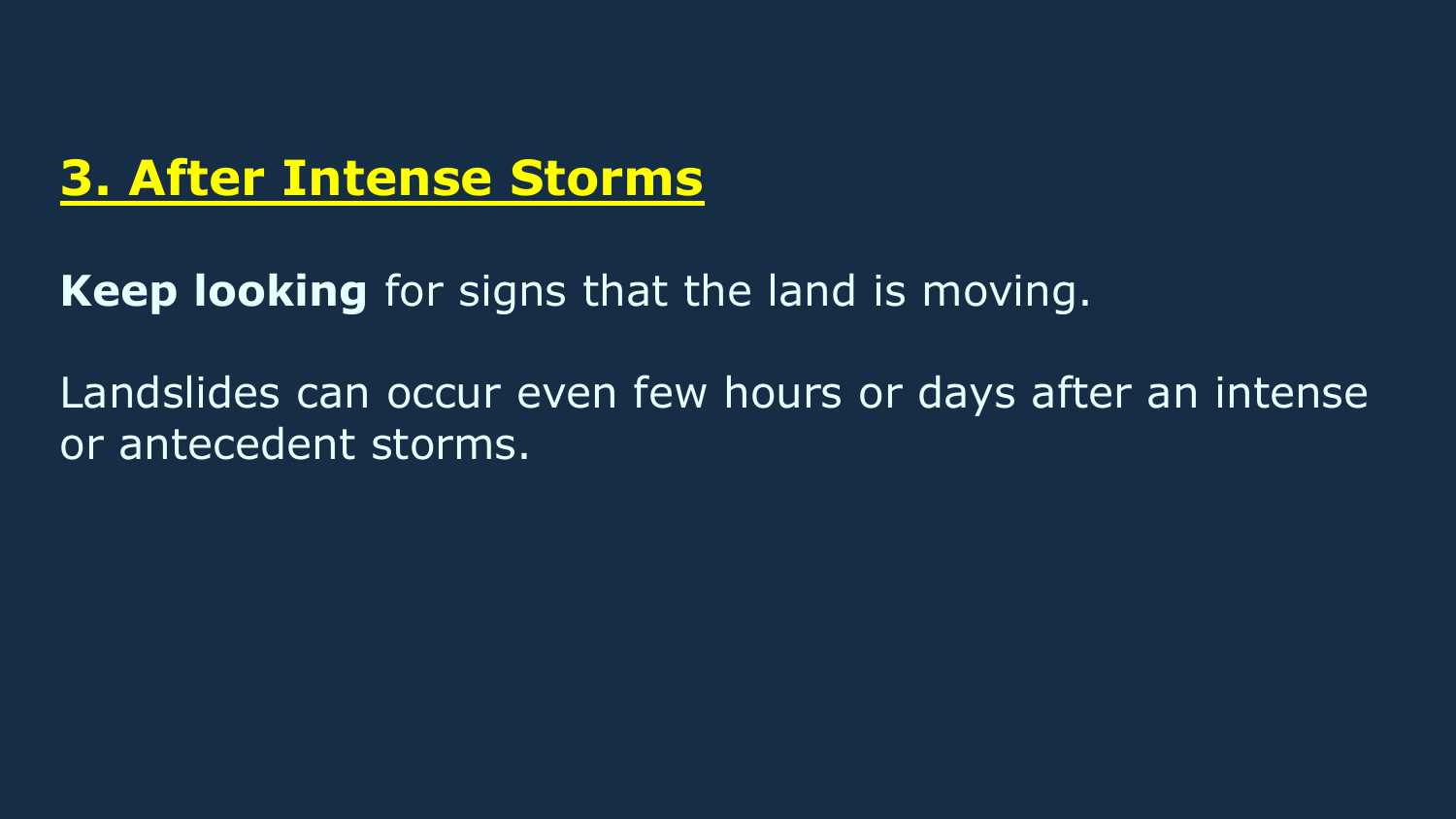### **What to do if you suspect immediate landslide danger!**

- **Inform** affected neighbors.
- Make notice and sign bords.
- Leave the area quickly.
- **Contact** your Divisional Secretary, local authority, police

•If you sense strongly, close the road and evacuate the area and contact a consulting agency for an investigation (Grama Niladari, Divisional Secretary, DMC, NBRO)